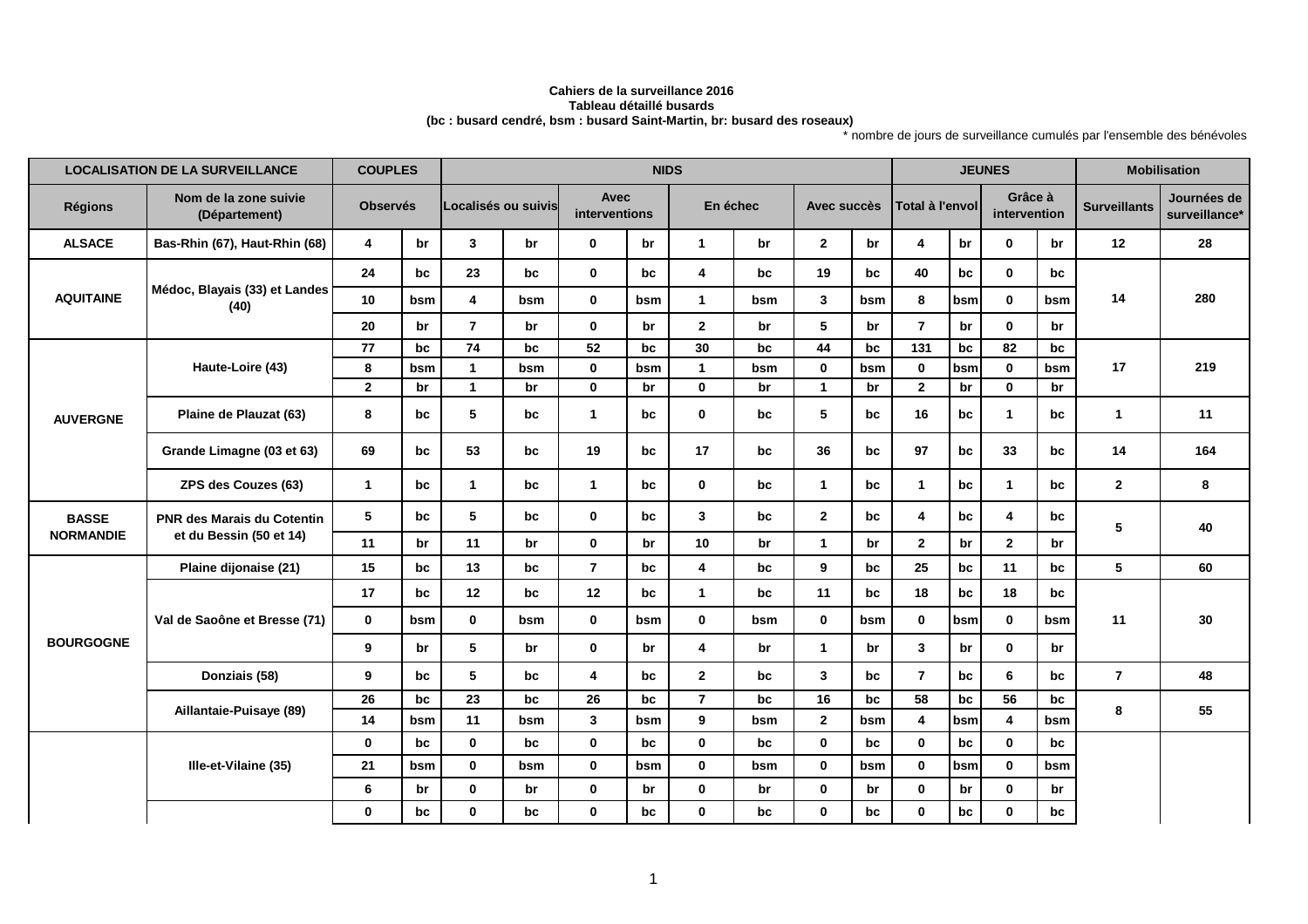|                                | Côtes d'Armor (22)                                                                    | 5                   | bsm       | 0                  | bsm       | 0                 | bsm       | 0                       | bsm       | $\mathbf 0$                     | bsm       | $\mathbf 0$             | bsm       | $\mathbf 0$       | bsm       |                         |             |
|--------------------------------|---------------------------------------------------------------------------------------|---------------------|-----------|--------------------|-----------|-------------------|-----------|-------------------------|-----------|---------------------------------|-----------|-------------------------|-----------|-------------------|-----------|-------------------------|-------------|
| <b>BRETAGNE</b>                |                                                                                       | $\mathbf 0$         | br        | 0                  | br        | $\mathbf 0$       | br        | 0                       | br        | $\mathbf 0$                     | br        | $\mathbf 0$             | br        | $\mathbf 0$       | br        |                         |             |
|                                |                                                                                       | 20                  | bc        | $\mathbf 0$        | bc        | $\bf{0}$          | bc        | $\mathbf 0$             | bc        | $\mathbf 0$                     | bc        | $\mathbf 0$             | bc        | $\mathbf 0$       | bc        | 91                      | non indiqué |
|                                | Finistère (29)                                                                        | 19                  | bsm       | $\mathbf 0$        | bsm       | $\mathbf 0$       | bsm       | $\mathbf 0$             | bsm       | $\mathbf 0$                     | bsm       | $\mathbf 0$             | bsm       | 0                 | bsm       |                         |             |
|                                |                                                                                       | 47                  | br        | $\mathbf 0$        | br        | $\mathbf 0$       | br        | $\mathbf 0$             | br        | $\mathbf 0$                     | br        | $\mathbf 0$             | br        | $\mathbf 0$       | br        |                         |             |
|                                |                                                                                       | 3                   | bc        | $\mathbf 0$        | bc        | $\mathbf 0$       | bc        | $\mathbf 0$             | bc        | $\mathbf 0$                     | bc        | $\mathbf 0$             | bc        | $\mathbf 0$       | bc        |                         |             |
|                                | Morbihan (56)                                                                         | 31                  | bsm       | $\mathbf 0$        | bsm       | $\mathbf 0$       | bsm       | $\mathbf 0$             | bsm       | $\mathbf 0$                     | bsm       | $\mathbf 0$             | bsm       | $\mathbf 0$       | bsm       |                         |             |
|                                |                                                                                       | 13                  | br        | $\mathbf 0$        | br        | $\bf{0}$          | br        | $\mathbf 0$             | br        | $\mathbf 0$                     | br        | $\mathbf 0$             | br        | 0                 | br        |                         |             |
|                                |                                                                                       | $\mathbf{1}$        | bc        | $\mathbf 0$        | bc        | $\mathbf 0$       | bc        | $\mathbf 0$             | bc        | $\mathbf 0$                     | bc        | $\mathbf 0$             | bc        | $\mathbf 0$       | bc        |                         |             |
|                                | Morbihan Est (56)                                                                     | 6                   | bsm       | 6                  | bsm       | $\mathbf 0$       | bsm       | $\mathbf 0$             | bsm       | 6                               | bsm       | 23                      | bsm       | $\mathbf 0$       | bsm       | $\mathbf{1}$            | 32          |
|                                |                                                                                       | 14                  | bc        | 9                  | bc        | 4                 | bc        | $\overline{\mathbf{2}}$ | bc        | $\overline{\mathbf{4}}$         | bc        | 9                       | bc        | 5                 | bc        |                         |             |
|                                | <b>Cher (18)</b>                                                                      | $\mathbf{1}$        | bsm       | $\mathbf 0$        | bsm       | $\mathbf 0$       | bsm       | $\mathbf 0$             | bsm       | $\mathbf 0$                     | bsm       | $\mathbf 0$             | bsm       | $\mathbf 0$       | bsm       | 19                      | 94          |
| <b>CENTRE</b>                  | Beauce d'Eure et Loir (28)                                                            | 8                   | bc        | 4                  | bc        | 4                 | bc        | 0                       | bc        | 4                               | bc        | 8                       | bc        | 8                 | bc        | $\overline{\mathbf{r}}$ | 19          |
|                                | Touraine (37)                                                                         | 42                  | bc        | 31                 | bc        | 13                | bc        | 10                      | bc        | 21                              | bc        | 49                      | bc        | 29                | bc        | 4                       | 180         |
|                                | Plaines du Loir et Cher (41)                                                          | 27                  | bc        | 18                 | bc        | $\bf 6$           | bc        | 10 <sup>1</sup>         | bc        | 8                               | bc        | 14                      | bc        | 9                 | bc        | 23                      |             |
|                                |                                                                                       | 125                 | bsm       | 81                 | bsm       | $\mathbf{2}$      | bsm       | 43                      | bsm       | 38                              | bsm       | 57                      | bsm       | 4                 | bsm       |                         | 141         |
|                                | <b>Aube (10)</b>                                                                      | 19                  | br        | 10                 | br        | $\mathbf 0$       | br        | $\overline{2}$          | br        | 8                               | br        | 12                      | br        | $\mathbf{0}$      | br        |                         |             |
|                                |                                                                                       | $\overline{117}$    | bc        | 83                 | bc        | 46                | bc        | 59                      | bc        | 48                              | bc        | 153                     | bc        | 59                | bc        |                         |             |
|                                |                                                                                       | 110<br>$\mathbf{2}$ | bsm<br>br | 86<br>$\mathbf{2}$ | bsm<br>br | 41<br>$\mathbf 0$ | bsm<br>br | 52<br>$\mathbf{1}$      | bsm<br>br | $\overline{58}$<br>$\mathbf{1}$ | bsm<br>br | 161<br>$\mathbf{3}$     | bsm<br>br | 65<br>$\mathbf 0$ | bsm<br>br | 24                      | 557         |
| <b>CHAMPAGNE</b>               | <b>Marne (51)</b>                                                                     | 40                  | bc        | 40                 | bc        | 22                | bc        | 19                      | bc        | 21                              | bc        | 27                      | bc        | 11                | bc        |                         |             |
| <b>ARDENNE</b>                 |                                                                                       | 25                  | bsm       | 25                 | bsm       | 10                | bsm       | 11                      | bsm       | 14                              | bsm       | 46                      | bsm       | $\mathbf{3}$      | bsm       | 3                       | 120         |
|                                | Haute Marne (52)                                                                      | 13                  | bc        | 13                 | bc        | 9                 | bc        | 5                       | bc        | 8                               | bc        | 22                      | bc        | 8                 | bc        | $\mathbf{3}$            | 45          |
| <b>FRANCHE</b><br><b>COMTE</b> | Finage (Jura), vallée de la<br>Loue et Nord-ouest de la<br>Haute-Saône (25, 39 et 70) | 16                  | bc        | 5                  | bc        | 5                 | bc        | $\mathbf{2}$            | bc        | 3                               | bc        | $\overline{\mathbf{4}}$ | bc        | 4                 | bc        | 3                       | 60          |
|                                | Plateau du Neubours (27)                                                              | 20                  | bsm       | 17                 | bsm       | $\mathbf{1}$      | bsm       | 9                       | bsm       | 8                               | bsm       | 18                      | bsm       | $\mathbf{1}$      | bsm       | 6                       | 44          |
| <b>NORMANDIE</b>               |                                                                                       | 5                   | bc        | 4                  | bc        | $\mathbf 0$       | bc        | $\mathbf{2}$            | bc        | $\overline{2}$                  | bc        | 5                       | bc        | $\mathbf 0$       | bc        |                         |             |
|                                | Pays de Brais (76)                                                                    | 13                  | bsm       | $\mathbf 0$        | bsm       | $\mathbf 0$       | bsm       | $\mathbf 0$             | bsm       | $\mathbf 0$                     | bsm       | $\mathbf 0$             | bsm       | $\mathbf 0$       | bsm       | 6                       | 60          |
|                                |                                                                                       | $\mathbf{2}$        | bc        | $\mathbf{2}$       | bc        | $\mathbf{1}$      | bc        | $\mathbf{1}$            | bc        | $\mathbf{1}$                    | bc        | $\mathbf{1}$            | bc        | $\mathbf{0}$      | bc        |                         |             |
|                                | Essonne (91), Yvelines (78),                                                          | 14                  | bsm       | 14                 | bsm       | $\bf{0}$          | bsm       | 6                       | bsm       | 8                               | bsm       | 14                      | bsm       | 0                 | bsm       | 11                      | 74          |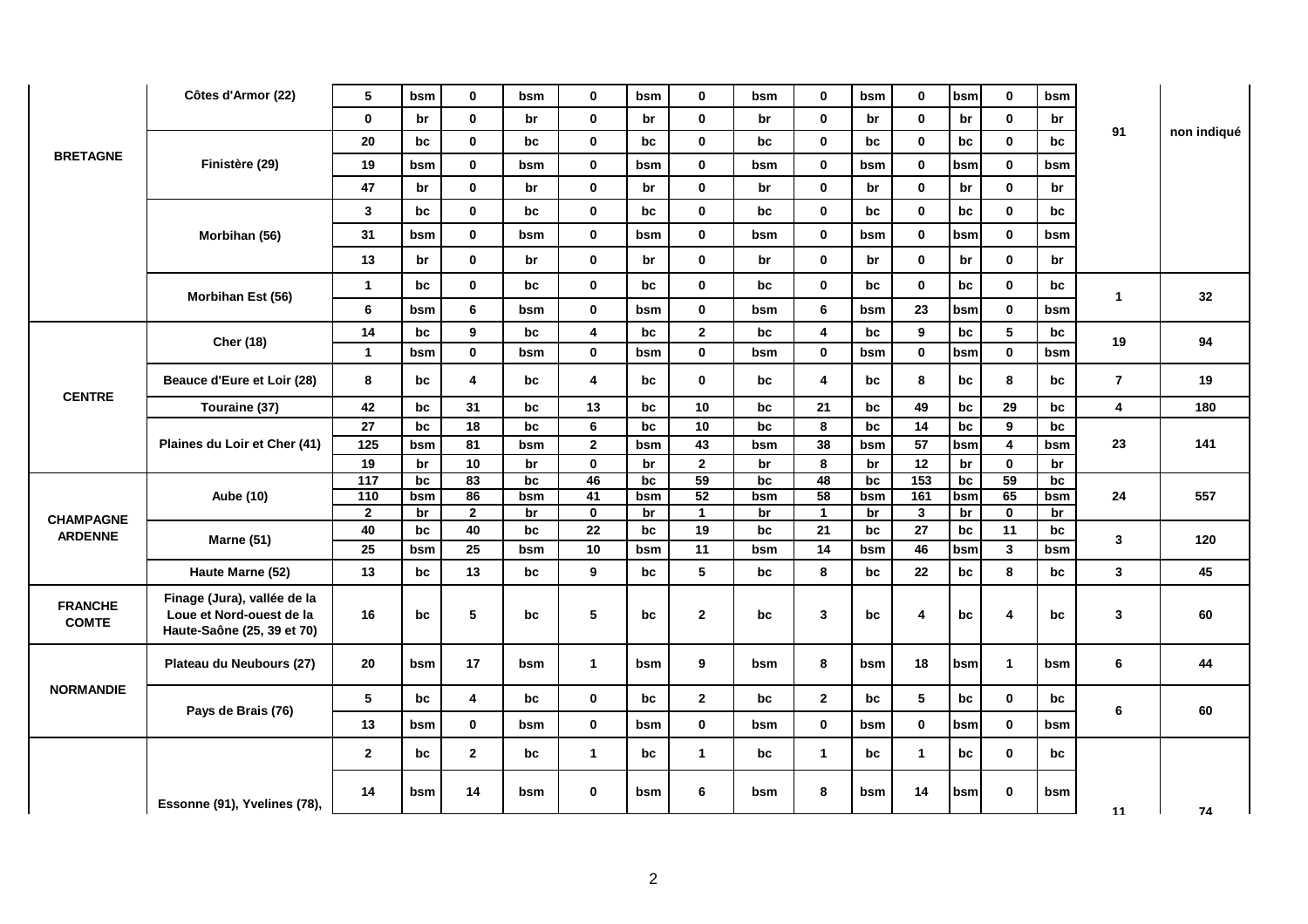|                                     | Eure-et-Loir (28) et Oise (60)                                       |                 |     |                 |     |                  |     |                 |     |                         |     |                 |     |                 |     | $\sim$         | $\epsilon \rightarrow$ |
|-------------------------------------|----------------------------------------------------------------------|-----------------|-----|-----------------|-----|------------------|-----|-----------------|-----|-------------------------|-----|-----------------|-----|-----------------|-----|----------------|------------------------|
| <b>ILE DE France</b>                |                                                                      | $\overline{2}$  | br  | $\mathbf{2}$    | br  | $\bf{0}$         | br  | $\mathbf{1}$    | br  | $\mathbf{1}$            | br  | $\mathbf{1}$    | br  | 0               | br  |                |                        |
|                                     |                                                                      | $\overline{12}$ | bc  | $\overline{12}$ | bc  | $\overline{5}$   | bc  | 6               | bc  | 6                       | bc  | $\overline{11}$ | bc  | 9               | bc  |                |                        |
|                                     | Seine et Marne (77)                                                  | 48              | bsm | 48              | bsm | $\boldsymbol{9}$ | bsm | 20              | bsm | $\overline{28}$         | bsm | 47              | bsm | 10              | bsm | 22             |                        |
|                                     |                                                                      | $\mathbf{2}$    | br  | $\mathbf{2}$    | br  | $\mathbf 0$      | br  | $\mathbf{0}$    | br  | $\overline{2}$          | br  | 6               | br  | $\mathbf 0$     | br  |                | 199                    |
|                                     | <b>Vexin (95)</b>                                                    | 14              | bsm | 12              | bsm | $\mathbf 0$      | bsm | 5               | bsm | $\overline{7}$          | bsm | 13              | bsm | $\mathbf 0$     | bsm | 18             | non indiqué            |
| LANGUEDOC-                          | Lozère (48)                                                          | 30              | bc  | 20              | bc  | $\overline{13}$  | bc  | $\overline{12}$ | bc  | 8                       | bc  | 25              | bc  | $\overline{13}$ | bc  | $\overline{7}$ | 98                     |
| <b>ROUSSILLON</b>                   |                                                                      | $\overline{7}$  | bsm | 3               | bsm | $\mathbf 0$      | bsm | $\mathbf{2}$    | bsm | $\mathbf{1}$            | bsm | $\mathbf{1}$    | bsm | $\mathbf{0}$    | bsm |                |                        |
| <b>LORRAINE</b>                     | Meurthe et Moselle (54),<br>Meuse (55), Moselle (57),<br>Vosges (88) | 85              | bc  | 47              | bc  | 47               | bc  | 10              | bc  | 37                      | bc  | 90              | bc  | 83              | bc  | 60             | non indiqué            |
| <b>MIDI PYRENNEES</b>               | Aveyron (12)                                                         | 25              | bc  | 13              | bc  | $\mathbf{3}$     | bc  | $\overline{7}$  | bc  | 6                       | bc  | 9               | bc  | $\mathbf{2}$    | bc  | 18             | 197                    |
|                                     |                                                                      | 33              | bsm | 4               | bsm | $\overline{4}$   | bsm | $\mathbf{1}$    | bsm | $\overline{\mathbf{3}}$ | bsm | $\overline{9}$  | bsm | $\overline{9}$  | bsm |                |                        |
| <b>NORD PAS DE</b><br><b>CALAIS</b> | Pas-de -Calais (62) et Nord<br>(59)                                  | 13              | bc  | 13              | bc  | $\mathbf{1}$     | bc  | 6               | bc  | $\overline{7}$          | bc  | 16              | bc  | $\mathbf{1}$    | bc  | 17             |                        |
|                                     |                                                                      | 22              | bsm | 14              | bsm | $\mathbf{1}$     | bsm | $\mathbf{1}$    | bsm | 13                      | bsm | 28              | bsm | $\mathbf 1$     | bsm |                | 186                    |
|                                     |                                                                      | 34              | br  | 24              | br  | 8                | br  | $\mathbf{3}$    | br  | 21                      | br  | 59              | br  | 21              | br  |                |                        |
|                                     | Sud-Est Mayenne (53)                                                 | $\mathbf{0}$    | bc  | $\mathbf{0}$    | bc  | $\mathbf 0$      | bc  | $\mathbf 0$     | bc  | $\mathbf 0$             | bc  | $\mathbf 0$     | bc  | $\mathbf 0$     | bc  | non indiqué    | non indiqué            |
|                                     |                                                                      | $\mathbf 0$     | bsm | $\mathbf 0$     | bsm | $\mathbf 0$      | bsm | $\mathbf 0$     | bsm | $\mathbf 0$             | bsm | $\mathbf 0$     | bsm | $\mathbf 0$     | bsm |                |                        |
|                                     |                                                                      | 23              | bc  | 23              | bc  | 10               | bc  | 12              | bc  | 11                      | bc  | 29              | bc  | $5\phantom{.0}$ | bc  |                |                        |
|                                     | <b>Marais Poitevin (85)</b>                                          | $\mathbf 0$     | bsm | $\mathbf 0$     | bsm | $\mathbf 0$      | bsm | $\mathbf 0$     | bsm | $\mathbf{0}$            | bsm | $\mathbf 0$     | bsm | $\mathbf 0$     | bsm | 8              | 139                    |
|                                     |                                                                      | 18              | br  | $\mathbf{3}$    | br  | $\mathbf{3}$     | br  | $\mathbf 0$     | br  | $\mathbf{3}$            | br  | 4               | br  | $\mathbf 0$     | br  |                |                        |
| <b>PAYS DE LA</b>                   |                                                                      | 71              | bc  | 59              | bc  | 40               | bc  | 23              | bc  | 36                      | bc  | 104             | bc  | 17              | bc  |                |                        |
| <b>LOIRE</b>                        | Plaine du Sud Vendée (85)                                            | 5               | bsm | 5               | bsm | $\mathbf{3}$     | bsm | $\mathbf{3}$    | bsm | $\overline{2}$          | bsm | 5               | bsm | $\mathbf 0$     | bsm | 9              | 143                    |
|                                     |                                                                      | $\mathbf{1}$    | br  | $\mathbf{1}$    | br  | $\mathbf 0$      | br  | $\mathbf{1}$    | br  | $\mathbf 0$             | br  | $\mathbf 0$     | br  | $\mathbf 0$     | br  |                |                        |
|                                     |                                                                      | 52              | bc  | 35              | bc  | 21               | bc  | 16              | bc  | 19                      | bc  | 48              | bc  | 16              | bc  |                |                        |
|                                     | Maine et Loire (49)                                                  | $\mathbf{1}$    | bsm | $\mathbf{1}$    | bsm | $\mathbf{1}$     | bsm | $\mathbf{1}$    | bsm | $\mathbf{0}$            | bsm | $\mathbf{0}$    | bsm | $\bf{0}$        | bsm | 6              | 89                     |
|                                     |                                                                      | $\overline{2}$  | br  | $\mathbf{1}$    | br  | $\mathbf 0$      | br  | $\mathbf{1}$    | br  | $\mathbf 0$             | br  | $\mathbf 0$     | br  | $\mathbf 0$     | br  |                |                        |
|                                     | Champagne conlinoise et                                              | 8               | bc  | 5               | bc  | $\mathbf{3}$     | bc  | $\mathbf 0$     | bc  | 5                       | bc  | 10              | bc  | 8               | bc  | 11             | qq                     |